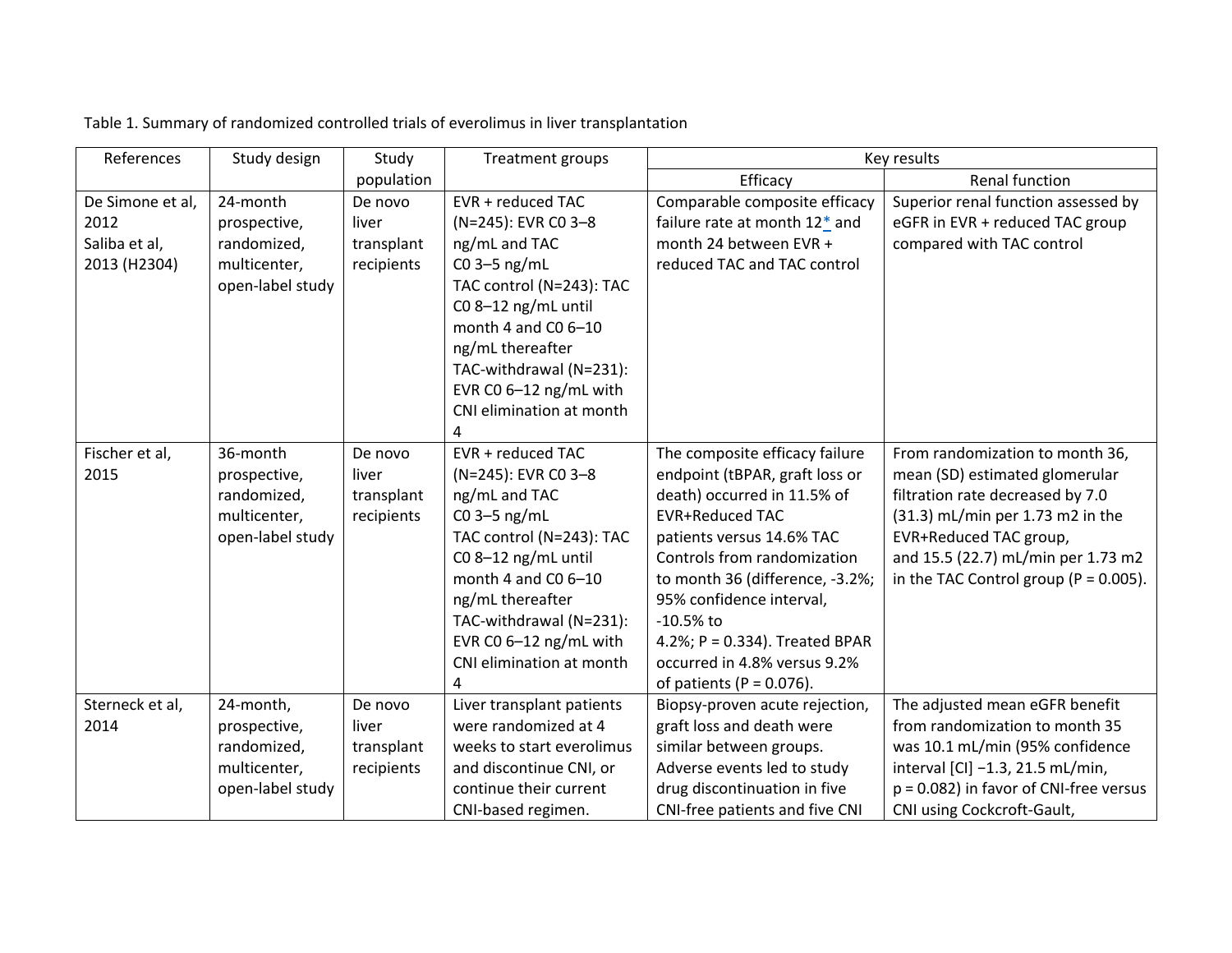|                 |                  |            |                           | patients (12.2% vs. 12.5%,          | 9.4 mL/min/1.73 m2 (95% CI-0.4,          |
|-----------------|------------------|------------|---------------------------|-------------------------------------|------------------------------------------|
|                 |                  |            |                           | $p = 1.000$ ) during the extension  | 18.9, $p = 0.053$ ) with Modification of |
|                 |                  |            |                           | phase.                              | Diet in Renal Disease (four-variable)    |
|                 |                  |            |                           |                                     | and 9.5 mL/min/1.73 m2 (95% CI           |
|                 |                  |            |                           |                                     | $-1.1$ , 17.9, p = 0.028) using          |
|                 |                  |            |                           |                                     | Nankivell.                               |
| Sterneck et al, | 60-month,        | De novo    | Liver transplant patients | At M59 post-randomization,          | During the extension period,             |
| 2016            | prospective,     | liver      | were randomized at 4      | the adjusted mean eGFR was          | treatment failure rates were similar.    |
|                 | randomized,      | transplant | weeks to start everolimus | significantly higher in the EVR     | SAEs occurred in 26 (63.4%) and 28       |
|                 | multicenter,     | recipients | and discontinue CNI, or   | group, with a benefit of 12.4       | (70.0%) of the patients in EVR and       |
|                 | open-label study |            | continue their current    | mL/min using Cockcroft-Gault        | CNI groups, respectively.                |
|                 |                  |            | CNI-based regimen.        | $(95\%$ Cl: 1.2; 23.6; p = 0.0301). |                                          |
|                 |                  |            |                           | Also, there was a significant       |                                          |
|                 |                  |            |                           | benefit for adjusted and            |                                          |
|                 |                  |            |                           | unadjusted eGFR using the           |                                          |
|                 |                  |            |                           | four-variable Modification of       |                                          |
|                 |                  |            |                           | Diet in Renal Disease (MDRD4)       |                                          |
|                 |                  |            |                           | or Nankivell formula.               |                                          |
| Fischer et al,  | 12-month         | De novo    | EVR (N=101): EVR C0 5-12  | Similar incidence of graft loss     | No significant difference in mean        |
| 2012 (PROTECT)  | prospective,     | liver      | ng/mL (C0 8-12 ng/mL      | and rejection episodes              | calculated GFR (Cockcroft-Gault) at      |
|                 | randomized,      | transplant | with CsA)                 |                                     | 11 months postrandomization*             |
|                 | multicenter,     | recipients | Control (N=102): CNI-     |                                     | Significant improvement in GFR           |
|                 | open-label study |            | based regimen             |                                     | using Modification of Diet in Renal      |
|                 |                  |            |                           |                                     | Disease in favor of EVR at month 11      |
| Masetti et al,  | 12-month,        | De novo    | Early CNI withdrawal      | Similar incidence of acute          | Significant improvement in renal         |
| 2010            | prospective,     | liver      | followed by EVR           | rejection                           | function (eGFR, Modification of Diet     |
|                 | randomized,      | transplant | monotherapy (N=52): CO    |                                     | in Renal Disease 4) at Month 12 in       |
|                 | single-center,   | recipients | 6-10 ng/mL until day 30,  |                                     | the EVR group versus CsA group*          |
|                 | open-label study |            | 8-12 ng/mL until the end  |                                     |                                          |
|                 |                  |            | of month 6 and 6-10       |                                     |                                          |
|                 |                  |            | ng/mL thereafter          |                                     |                                          |
|                 |                  |            | Standard CsA (N=26): CO   |                                     |                                          |
|                 |                  |            | 225±25 ng/mL until day    |                                     |                                          |
|                 |                  |            | 30, then 200±25 ng/mL     |                                     |                                          |